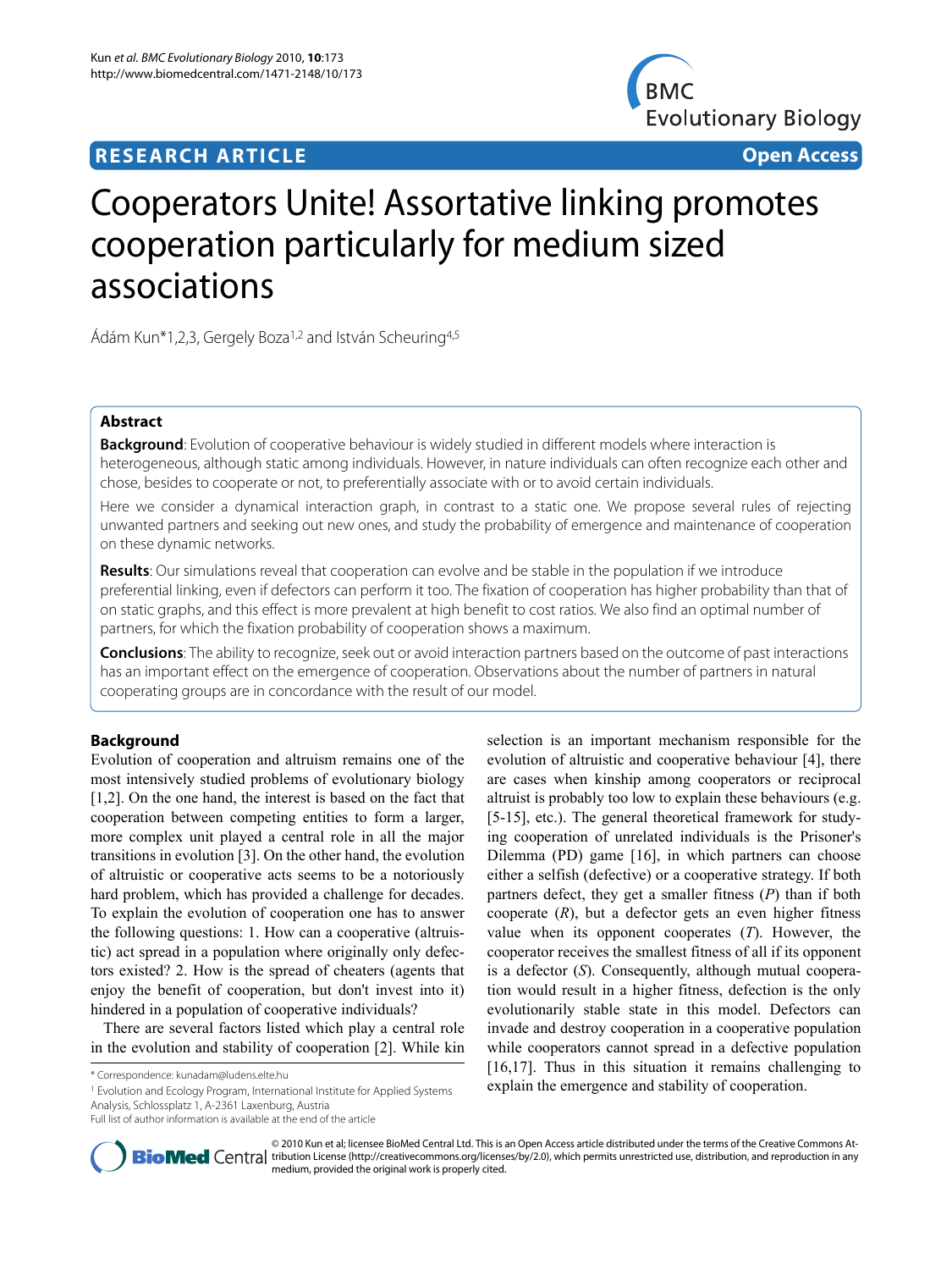Nowak and May [\[18\]](#page-8-8) examined a spatial version of the PD game by placing individuals on the nodes of a rectangular grid. Individuals, which can be either defectors or cooperators, can interact only with their nearest neighbours. Payoffs and thus their relative fitnesses are computed according to the PD game. The same individuals are in competition for empty places, and the success of competition is proportional to the relative fitness of an individual. They found that cooperative and defective strategies persist in stable coexistence if the benefit (*b*) of the altruistic act divided by its cost (*c*) ratio is high enough. This polymorph equilibrium of cooperators and defectors is the consequence of limited interaction range among the individuals and limited dispersal as well [\[19\]](#page-8-9) (but see [[20](#page-8-10)] for an alternative explanation using kin selection).

Grid (regular graph) models are adequate only for sessile organisms or if spatial arrangement of animals also strongly correlates with their associations and/or rank (e.g. [[21](#page-8-11),[22\]](#page-8-12)). However interaction topologies are far from regular graphs in most cases (i.e. individuals don't necessary have the same number of partners, nor are they arranged in the special topology of a regular graph).

For example small world social network structures were found for bottlenose dolphins (*Tursiops sp*.) [[23](#page-8-13)], threespined stickleback (*Gasterosteus aculeatus*) [[24,](#page-8-14)[25\]](#page-8-15) and guppies (*Poecilia reticulata*) [[26\]](#page-8-16). Human social network is also far from a regular graph, as was found for example for an instant messaging network [[27](#page-8-17)], an e-mail network [[28](#page-8-18)] or a scientific collaboration network [\[29](#page-8-19),[30](#page-8-20)].

The study of the evolution and maintenance of cooperative behaviour has recently shifted to employ non-regular graphs. While cooperative strategy survives only if benefit/ cost ratio is high for regular graphs [[18,](#page-8-8)[31\]](#page-8-21), it dominates for degree heterogeneous graphs (i.e. when individuals can have different number of partners) even if benefit/cost ratio is close to one [[32](#page-8-22)-[36](#page-8-23)]. It is important to note however, that the positive effect of degree heterogeneous graphs on the evolution of cooperation is valid only if the total payoff of an individual is computed as the sum of payoffs received by its neighbours. If payoffs are normalised by the edges then degree heterogeneous graphs behave similar to degree homogeneous graphs (e.g. regular graphs) [[37-](#page-8-24)[39\]](#page-8-25). Similarly, the results are sensitive to the update rule, that is to the rule how local competition, birth and death events are achieved [\[31\]](#page-8-21). Finally, cooperators and defectors are present with the same frequency initially in the above mentioned studies, thus these works are focused rather on the stability of cooperative strategies assuming that somehow it become abundant previously, but don't deal with the invasion of cooperators in a population of defectors.

Other recent works focused on the fixation probability of a single cooperator among defectors in different networks [[40,](#page-8-26)[41\]](#page-8-27). Ohtsuki *et al*. [[31](#page-8-21)] have shown that if they use the so called "death-birth" update rule (details see below) then

selection favours cooperation (i.e. the average fixation probability of a single cooperator is higher than the fixation probability of a neutral mutant) in the PD game if the *b*/*c* ratio exceeds the average number of neighbours in the network  $(\langle k \rangle)$ , that is, if  $b/c > \langle k \rangle$ . They found this relation to be approximately valid in populations of different structure, in which interaction topology is described variously by regular, random regular, random, or scale-free graphs. Taylor *et al*. [[41](#page-8-27)] have proved mathematically that this relation is approximately valid for bi-transitive graphs.

As we emphasized above, the evolutionary stability of cooperation is increased in graph heterogeneous networks [[33\]](#page-8-28), while the average probability of invasion of it depends mainly on the average number of neighbours [[31,](#page-8-21)[41\]](#page-8-27). Although this difference seems to be a contradiction, there is a rather simple intuitive explanation of it. If half of the nodes are occupied by cooperators initially then on average half of the hubs are occupied by cooperators as well. These hubs are the core of the spread of cooperators, since if a hub and a sufficient number of its neighbours are occupied by cooperators then its defecting neighbours could not invade this node. If the invasion probability of cooperators is studied then a single cooperator is placed to a randomly selected node which can have different number of edges according to the edge distribution of the network. Fixation probability of a single cooperator increases linearly with edge number of the node (Kun and Scheuring unpublished and [\[35](#page-8-29)]), thus the average fixation probability is proportional to the average number of neighbours.

Another feature of the original spatial games is the static nature of the interaction topology. However interaction network are seldom static. Many animals live in fission-fusion societies (African elephants, *Loxodonta africana* [[42](#page-8-30),[43\]](#page-8-31); bottlenose dolphins, *Tursiops sp*., [\[44](#page-8-32)[,45](#page-8-33)]; spotted hyena, *Crocuta crocuta*, [[46](#page-8-34)]; chimpanzee, *Pan sp*., [[47\]](#page-8-35); northern bottlenose whales, *Hyperoodon ampullatus*, [[48](#page-8-36)]; spider monkeys, *Ateles geoffroyi* [[49\]](#page-8-37)), where small groups/individuals join and separate iteratively. Besides the above mentioned evidences, associations are non-random in a number of other systems as well (e.g. [\[25](#page-8-15),[50](#page-8-38)-[52](#page-8-39)]). While a simple foraging model can produce non-random association between individuals [\[53\]](#page-9-0), it is clear that certain animals can very well choose with whom they want to associate. One intriguing example is found in bottlenose dolphins, where individuals can associate with different other individuals for different tasks (foraging, rest, social activity, travel) [[54\]](#page-9-1). This implies that they can form associations based on with whom can they perform a certain act better.

As animals can recognize each other [\[55](#page-9-2),[56](#page-9-3)], there is a possibility to interact only with selected individuals. With respect to cooperation this can have the effect of cooperators preferentially attach to other cooperators, and shy away from defectors. For example, dominant female hyenas offered more food and coalition support to closely associ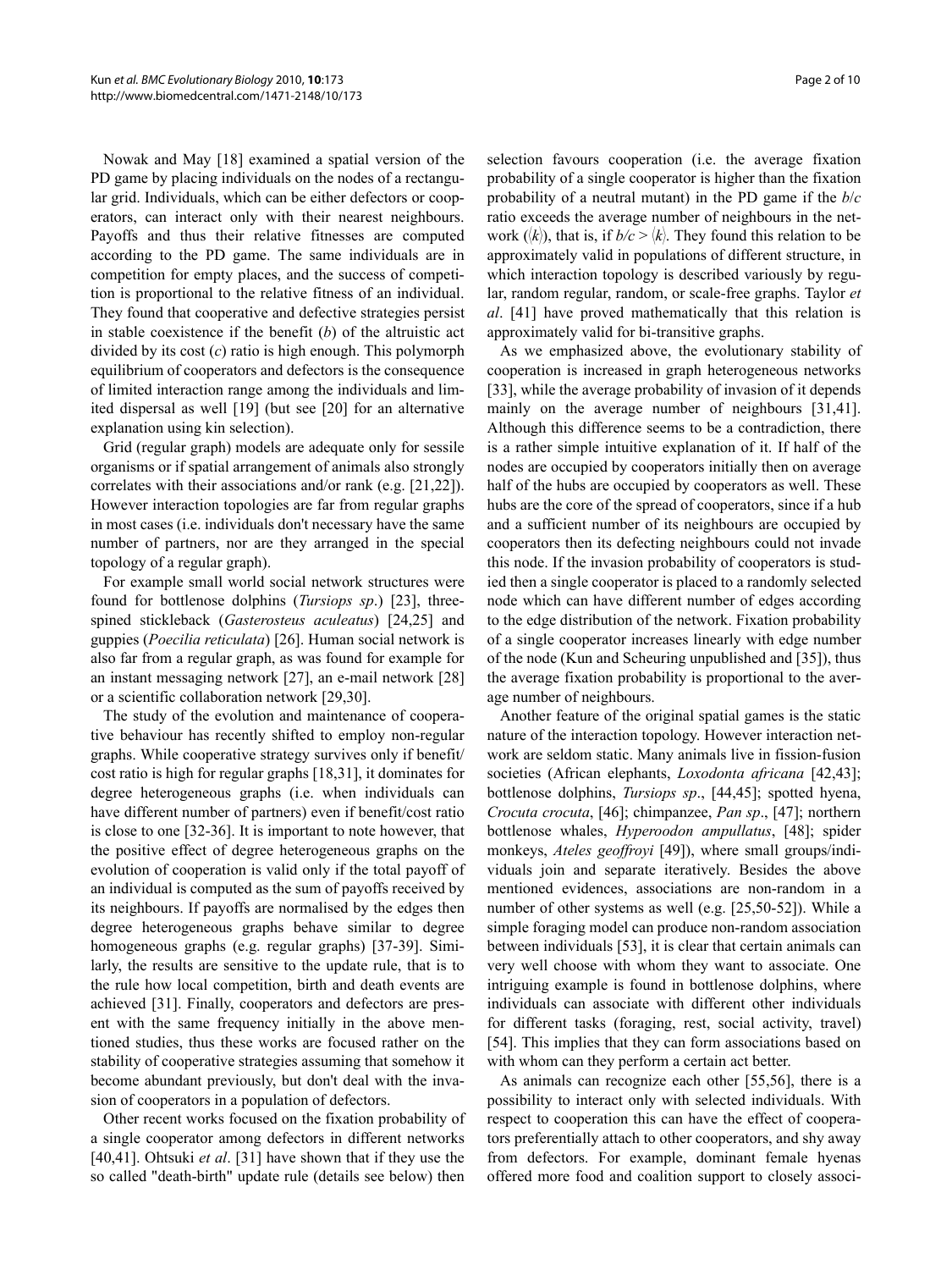ated subordinates, whom in return can help in food capture and defense [[7\]](#page-8-40). Moreover they can discern relative rank [[57\]](#page-9-4), thus have the mental capacity to make choices assumed in the presented model.

In the light of field observations, it is becoming increasingly important to study the evolution of cooperation on dynamical networks. Some recent studies focused on the fixation probability of a single cooperator among defectors in the case when graph dynamics is much faster than dynamics of evolution [\[58](#page-9-5)[,59](#page-9-6)]. In these works individuals differ in the rate at which they seek a new link. The linking dynamics slightly transforms the payoff matrix, in a way which favours the fixation probability of the cooperative strategy if the life-span of links among cooperators is high enough compared to the life-span of links among cooperators and defectors. In other studies where the relative speed of graph and evolutionary dynamics are varied systematically it is assumed that cooperators and defectors initially are in the same fraction in the population [[60](#page-9-7)[,61](#page-9-8)]. It is found that random relinking is detrimental to the cooperative strategy [[62\]](#page-9-9), while preferential link dynamics helps cooperators to prevail in the population [[63](#page-9-10)-[67\]](#page-9-11).

Experimental evidences in this field are few and unclear. Croft et al. [[26](#page-8-16)] found that guppies reduce cooperative aid to partners that defected in the recent past, however no such behaviour was detected in another experiment [[68\]](#page-9-12).

We know that mere random network dynamic decreases the fixation probability of a single cooperator among defectors, simply because random relinking dilutes the cooperators' associations [[69](#page-9-13)]. This case will serve as a control for our investigation.

The aim of this study is twofold. First, we advance our understanding of the evolution of cooperation on dynamical graphs. Here we study how preferential association can affect the fixation probability of a single cooperator among defectors. We compare three different strategies of partner choice/partner rejection: "Random choice" refers to the case when the focal individual chooses to reject a defecting associate, and chooses a new associate randomly. The strategy "Get rid of defectors" allows the new partner to choose which of its associate to reject. The last strategy "The friend of my friend is my friend" is based on triadic closure, which is an important mechanism in the dynamic of social networks [[70\]](#page-9-14). In this case individuals try to associate with associates of trustworthy partners. To study the role of partner choice strategies independently from network topology our defined strategies keep the networks structures intact. (Schematic representation of these strategies are shown on Fig. [1\)](#page-2-0)

Second, we would like to review and synthesize the experimental data available on animal societies with the recent works on games on dynamical graphs. The mainstream literature on evolutionary game theory, while building more and more sophisticated models, has mostly

ignored the vast literature on animal behaviour. This is unfortunate as there is a wealth of information available which can make theoretical models more realistic and/or the results more relevant to biology. By comparing and discussing our models in the light of observations and experiments we can in turn hope that empirical researchers will test our and others hypotheses and/or provide us with valuable data for models.

#### **Results**

Observations show that preferential attachment generally benefits cooperators (Fig [2\)](#page-3-0). The fixation probability of the cooperative strategy increases with higher probability of preferential linking (higher  $\omega_2$ ). As Fig [2](#page-3-0) demonstrates cooperative strategy fixates with lower probability when linking is non-selective. Preferential linking can counterbalance it, and the fixation probability can be much higher than observed for a static network. In case of small *b* preferential attachment can increase fixation probability above the referential fixation probability of a neutral mutant in a well mixed population, thus cooperation can spread, where

<span id="page-2-0"></span>

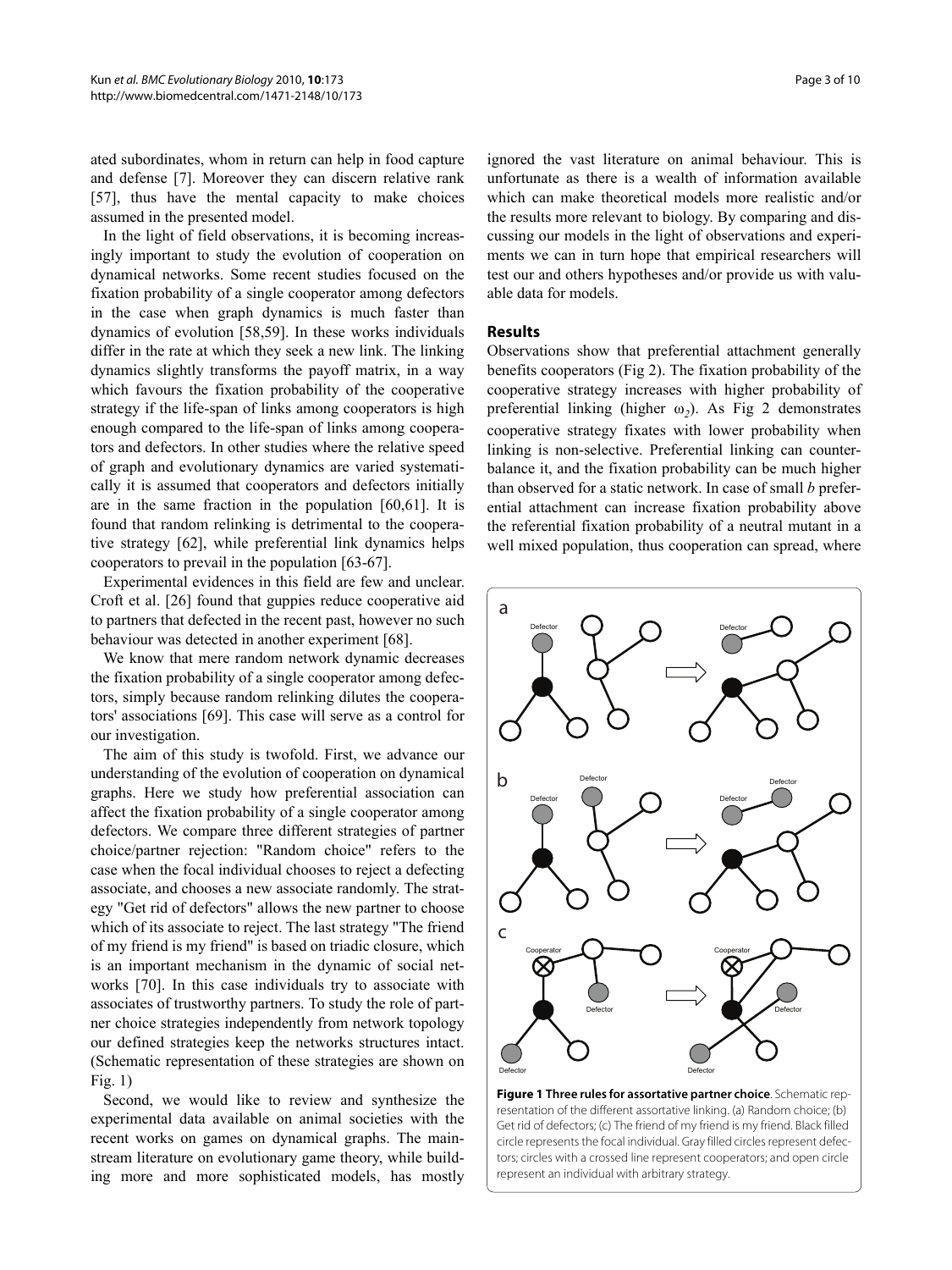without such preferential attachment it could not (see Fig [2\)](#page-3-0).

Preferential attachment increases the fixation probability of cooperation more if the relative benefit of cooperation  $(b/c)$  is higher or when the mean connectivity  $\langle k \rangle$  is higher. Even at lower benefit of cooperation assortative linking can increase the fixation probability to a higher level than expected for a neutral mutant. With high benefit, cooperation would fixate more probably than a neutral mutant even without preferential attachment, but preferential attachment reinforces the evolution of cooperation (compare open vs. solid symbols on Fig [2\)](#page-3-0).

Introduction of more complex relinking rules ("Get rid of defectors" and "The friend of my friend is my friend") (Fig [1b](#page-2-0)-c) enhances cooperation further. We know from the liter-ature [\[31](#page-8-21)], that if the benefit (*b*) can be expressed as  $b =$  $n\langle k \rangle$ , where *n* is an integer number, then the fixation probability is lower for higher  $\langle k \rangle$  at static graphs (at least in the  $\langle k \rangle$ = 2-10 range). However, fixation probability increases more with higher  $\langle k \rangle$ , and surpasses the case with lower  $\langle k \rangle$  for dynamical graphs (filled symbols in Fig [2](#page-3-0)).

Fig [3](#page-4-0) shows that there is a  $\langle k \rangle$  where the fixation probability is maximal. We have found that this optimal average connectivity is about 14-18.

In the next series of numerical experiments we have interpolated the points where the fixation probability is 1*/N*, the probability of fixation of a neutral mutant in a well-mixed population. Simulations were carried out with ω*2* kept constant, and *b* varied with 0.5 increments (sometimes finer increment is used). The interpolation was done from at least 3 points both above and below the 0.01 probability line (for  $N = 100$ ). The points obtained for the different relinking

It can bee seen from Fig [4](#page-4-1) that even the simplest random search for other cooperating partners results in a widening parameter space, where cooperation can fixate more effectively than a neutral mutant could. Thus higher probability of preferential linking can lead to cooperation in cases, where otherwise cooperation cannot be attained. Also cooperation can evolve at lower probability of preferential linking for the "Get rid of defectors" and "The friend of my friend is my friend" rules than for the random choice relinking rule. That is, spread of cooperation is possible at even lower values of *b*, if more complex relinking rules are used.

When we allow defectors to avoid other defectors (PAV-LOV scenario) we observe decreasing fixation probability of cooperators as the probability of preferential linking increases (Fig [5](#page-5-0)). Thus when search for new partner is random, assortative partner choice only promotes cooperation when defectors are not allowed to do the same (compare Fig [5a](#page-5-0) with Fig [2a](#page-3-0)). More sophisticated relinking rules however give back qualitatively the same results as above (compare Fig [2b](#page-3-0)-c with Fig [5b](#page-5-0)-c), thus even if defectors could avoid their own ilk or try to interact with their cooperative partner's other partners, cooperative behaviour has an increasing probability of fixation with increasing assortativeness. These results also serve as a robustness check for our model, as this assumption does not affect our main results.

<span id="page-3-0"></span>

some proportion of the  $\omega_2$ parameter range compared to random. Squares (k) = 4; circles (k) = 8. Filled symbols b = (k), open symbols b = 2 (k) .  $c$  = 1,  $\omega_1 = 0.05$  and  $w = 0.01$  in all cases. The stand alone points represent the case when there is no network dynamics, i.e.  $\omega_1 = \omega_2 = 0.0$ . Dotted horizontal line represents the line above which cooperators fixate with higher than random probability.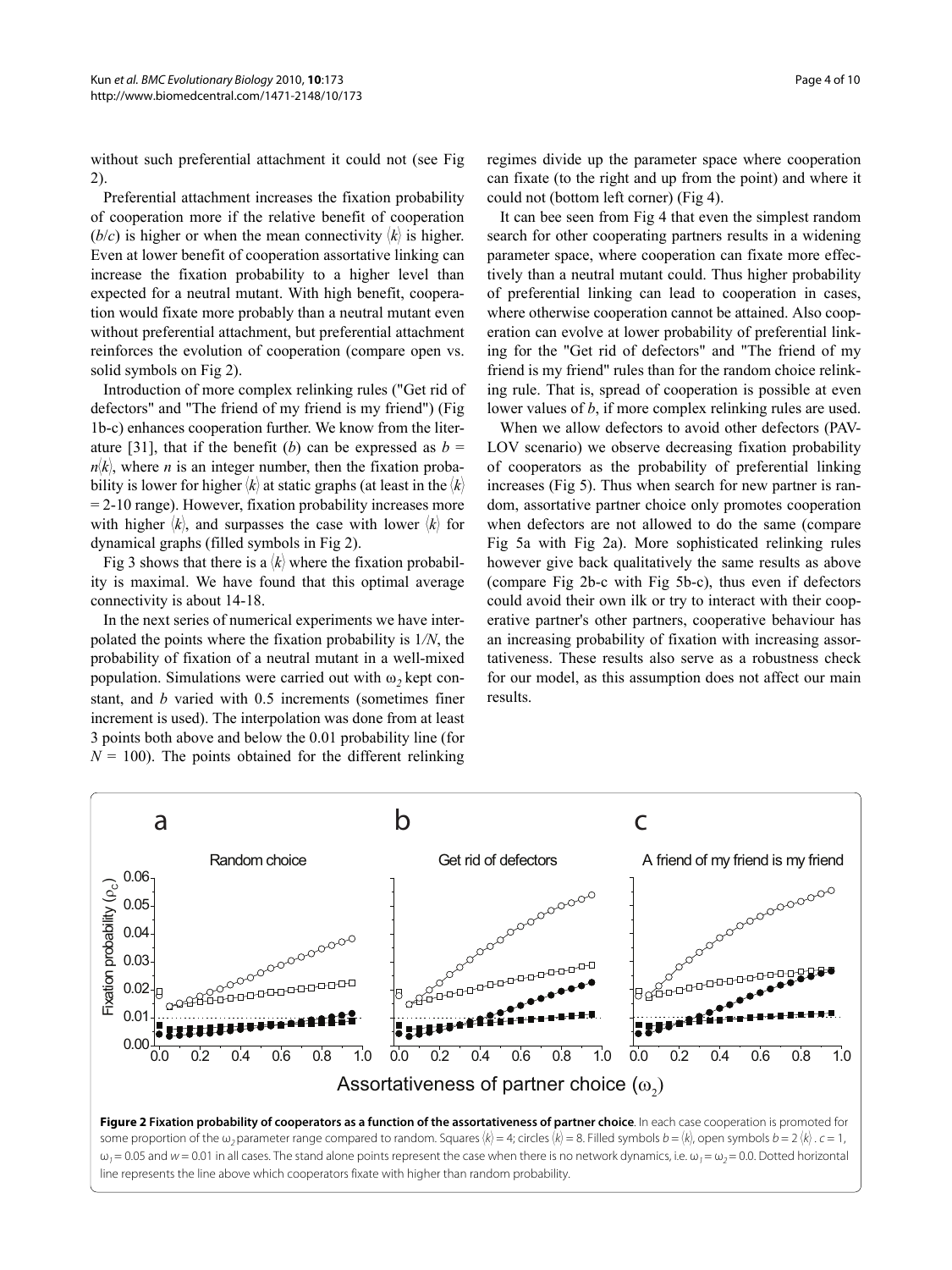<span id="page-4-0"></span>

rules for preferential attachment at different average connectivity. Squares represent random relinking; circles "Get rid of defectors"; and triangles "The friend of my friend is my friend". Filled symbols represent b =  $\langle k \rangle$  and open symbols b = 2 $\langle k \rangle$ . c = 1,  $\omega_1$  = 0.05,  $\omega_2$  = 0.95, w = 0.01 and in all cases.

## **Discussion**

We have shown that preferential attachment promotes the evolution of cooperation in graphs where relinking rules were defined to keep the degree distribution constant. A behaviour that allows cooperators to recognize cheaters, and then avoid interaction with such individuals can facilitate the evolution of cooperation in otherwise unfavourable circumstances (Fig [2](#page-3-0)). This scenario seems to assume that cooperators have higher mental capabilities as only cooperators can recognise exploitation and avoid it (note that cooperators cannot distinguish defectors before interacting with them), but defectors cannot do the same. We have investigated a model setup where both cooperators and defectors were allowed to reconsider their interactions. Except for random choice (Fig [5](#page-5-0)), the possibility of partner choice increases the fixation probability of cooperators even in this case.

Fixation probability shows a maximum as a function of average connectivity. The intuitive explanation of this result is the following: at low connectivity, a cooperator cluster can easily break up when a defector replaces a cooperator, and dilutes the beneficial effect of cooperator aggregation. However at high connectivity, the invasion of one defector into a cooperator cluster causes only a minor loss to the surrounding cooperators, as they have many other cooperator neighbours. Furthermore, with preferential relinking, the invasion of the defector is generally only temporary as cooperators are working on avoiding it, especially with rule 3 of preferential linking ("The friend of my friend is my friend"). One has a higher chance to find a new cooperator neighbour when one has multiple cooperator neighbours. In contrast, as  $\langle k \rangle$  increases, the fixation probability of cooperation decreases [[31](#page-8-21)], because the chance for the emergence of cooperator clusters decreases. So while it is easier to purify cooperator aggregations when the connectivity is higher, the detrimental effect of high  $\langle k \rangle$  soon overtakes this

<span id="page-4-1"></span>

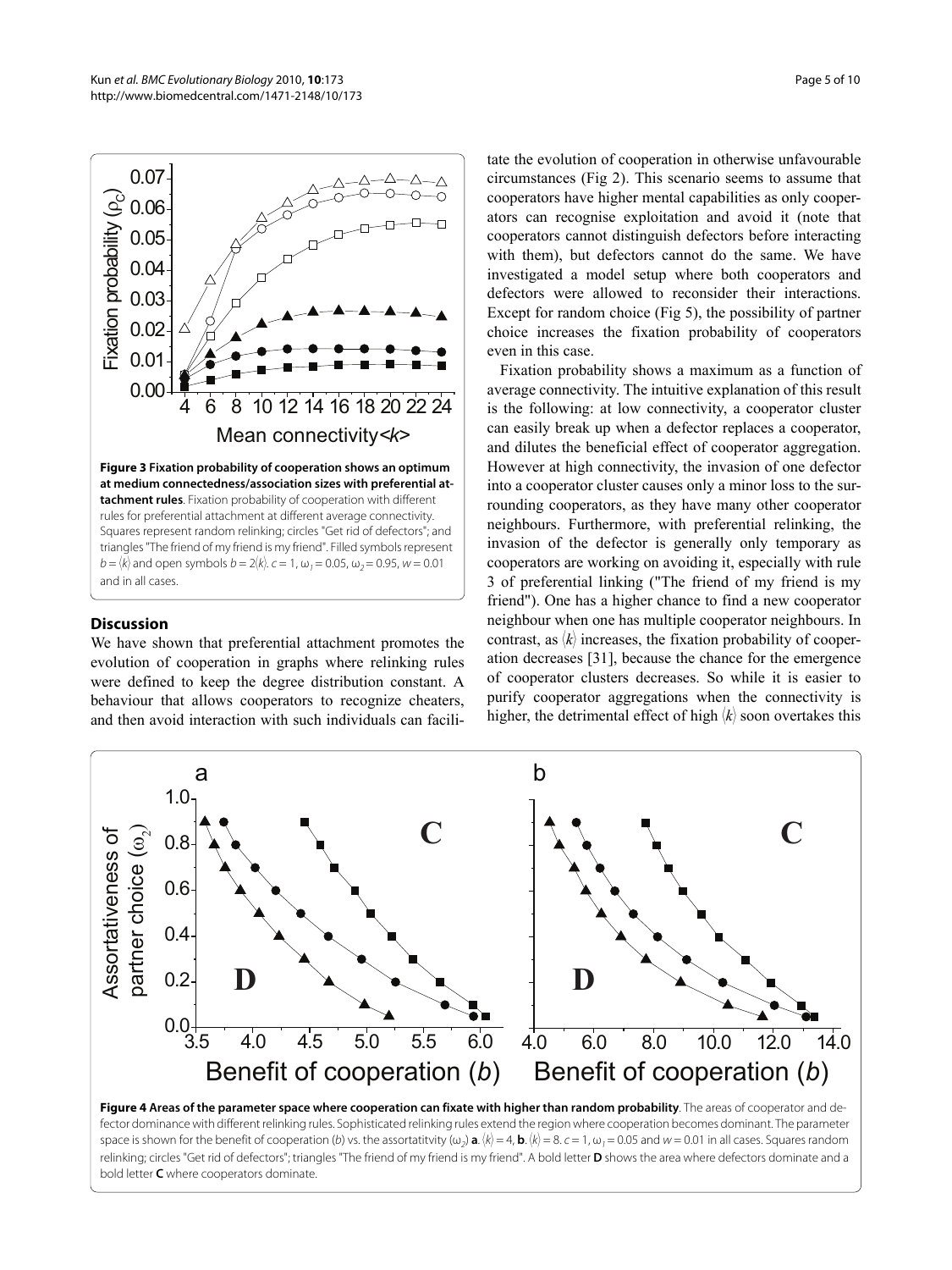<span id="page-5-0"></span>

nario. In the PAVLOV scenario, defectors are allowed to seek new partners like cooperators, but preferential relinking still promotes cooperation. In the case of random relinking rule however cooperation is unfavoured. Squares (k) = 4; circles (k) = 8. Filled symbols  $b = \langle k \rangle$ , open symbols  $b = 2$  (k) .  $c = 1$ ,  $\omega_1 = 0.05$  and  $w = 0.01$  in all cases. The stand alone points represent the case when there is no network dynamics, i.e.  $\omega_1 = \omega_2 = 0.0$ . Dotted horizontal line represents the line above which cooperators fixate with higher than random probability.

advantage. The result of these two effects determines the shape of the fixation probability function.

We note here that the defined relinking rules are so called partner swapping rules which is not very effective against defectors. The consequence of the rule is that a selectively aborted defector definitely has a chance to parasite a new cooperative partner. So our relinking rule is not very effective to oust defectors from the society. However, cooperation associations can form, which associations can be exploited by defectors only temporarily, thus the detrimental effect of defectors on cooperators is only marginal compared to that of solitary cooperators.

While the fact that there is a maximum in the fixation probability as a function of the mean connectivity is intuitive, the value where the maximum appears is not trivial. We found that the fixation probability is maximal at around  $\langle k \rangle$ . Thus an individual interacts on a long term with around 14-18 other individuals. Interestingly we find rather similar association sizes in cooperative species (Table [1](#page-6-0)). We do not claim that group size and connectivity are solely affected by the benefit of cooperation. Indeed, group sizes are affected by a great variety of ecological factors. For example, groups of birds benefit from increased vigilance if groups size is larger, as each individual has to be on sentry for less amount of time, but interference competition puts a limit on the size of the group [[71\]](#page-9-15). Another interesting example is that wolves not necessarily infer foraging benefit from group living [[72\]](#page-9-16), but larger group can defend the captured prey from scavenging ravens more efficiently [[73\]](#page-9-17). Recently, Voelkl and Kasper [[74\]](#page-9-18) have shown that the social network of some 70 primate groups facilitates the spread of cooperation. Thus we find the similarities

between the levels of connectivity of real social networks of animals and the optimal connectivity found in our model suggestive.

We note that long term association or connectivity should not be confused with group (clan, herd, etc.) size. The two can be very different as group sizes can be much larger than presented in Table 1 for connectivity values. For example, observed group size of chimpanzees have a mean of 55, and a maximum of 120 [[47\]](#page-8-35). However, foraging and patrol parties are of size 5-7 [[75\]](#page-9-19). This translates to average connectivity of 4-6 during patrol.

We have assumed that individuals associate for a long time, and while a few changes in partnership within one's life are possible, the network dynamics is comparable to the life cycle of the modeled organisms. Association times are commonly bimodal, as most of the associations last for a short time, and there is some very long-term association (e.g. [[50,](#page-8-38)[76](#page-9-20)[,77](#page-9-21)]). Association between bottlenose dolphins can last for 20 years [[44](#page-8-32)], albeit 7-8 years is more common [[23\]](#page-8-13) (they live for about 10-25 years, with maximum of 40-50; [[78](#page-9-22)]). Bottlenose whales usually associate for only a field season, but there is some long term (1-2 years) association between males. Roughly half of the associations of Spix's disc-winged bats last for 150-420 days, and some up to 4 years [\[76](#page-9-20)]. One extreme is observed in small, isolated communities, where stable associations only change with birth and death, as observed for a population of Spinner dolphins (*Stenella longirostis*) [[79](#page-9-23)]. One can safely argue, that these long term associations have a larger impact on individual's fitness than the shorter ones, thus our model can capture the relevant time scales for network dynamics observed for certain group living species in nature.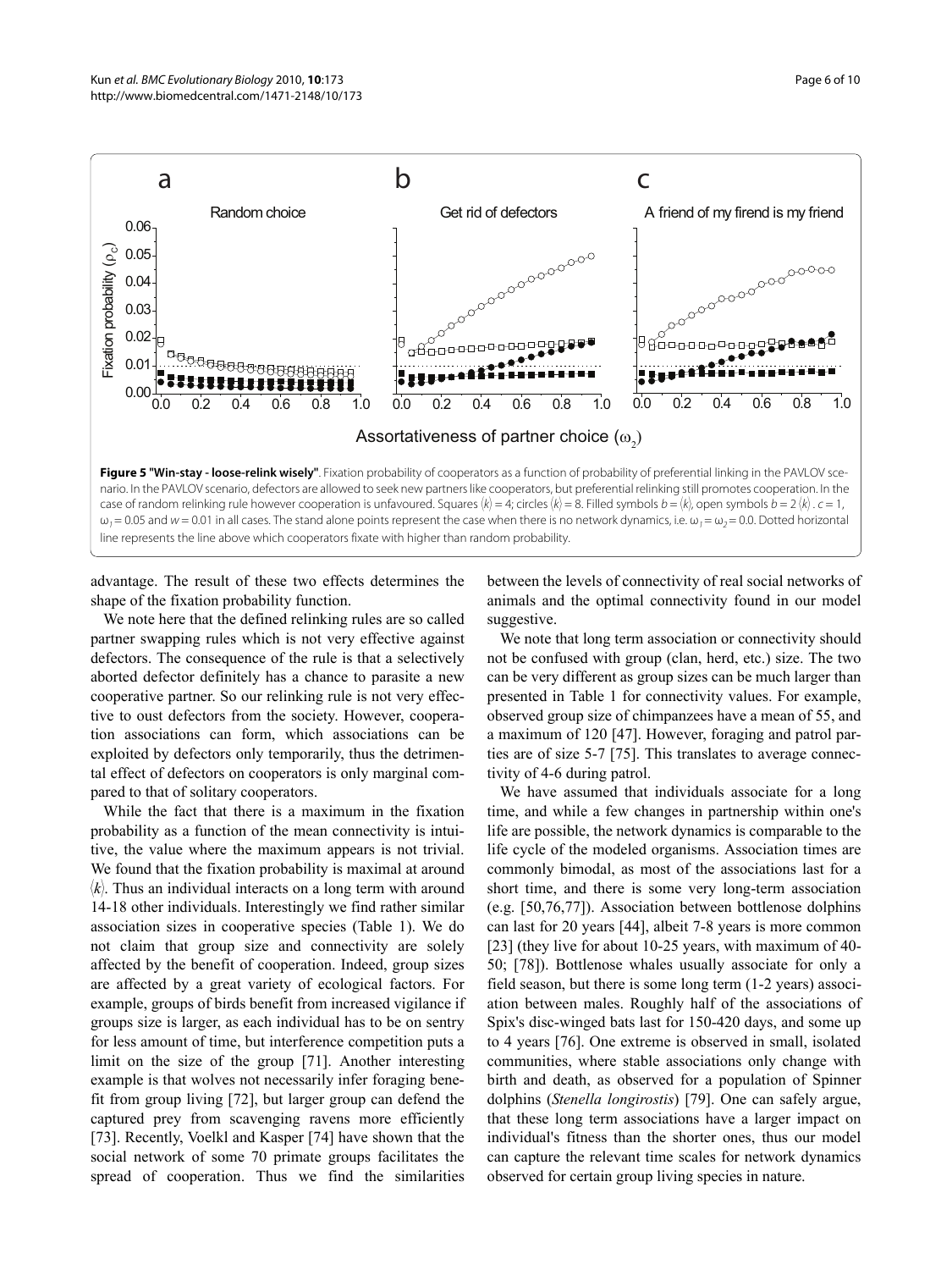| <b>Species</b>                                       | Connectivity <sup>1</sup>         | Ref.   |
|------------------------------------------------------|-----------------------------------|--------|
| Ring-tailed coatis (Nasua nasue)                     | $15.3 \pm 6.1$                    | $[91]$ |
| Ring-tailed coatis (Nasua nasue)                     | $17.0 \pm 3.2$ and $10.2 \pm 1.3$ | $[92]$ |
| Three-spined stickleback (Gasterosteus<br>aculeatus) | $14 \pm 11$                       | $[24]$ |
| Three-spined stickleback (Gasterosteus<br>aculeatus) | 28.2                              | $[25]$ |
| Bottlenose dolphins (Tursiops sp.)                   | 4.97                              | $[93]$ |
| Bottlenose whales (Hyperoodon<br>ampullatus)         | 4.17                              | $[48]$ |
| Long-finned pilot whales (Globicephala<br>melas)     | $11 - 12$                         | $[50]$ |
| Killer whales (Orcinus orca)                         | 2.05                              | $[94]$ |
| Spix's disc-winged bat (Thyroptera tricolor)         | $2.9 - 3.4$                       | $[76]$ |
| Guppy (Poecilia reticulata)                          | 14.7                              | $[26]$ |
| Guppy (Poecilia reticulata)                          | 14.7; 17.3; 21.9; 22.7            | $[25]$ |
| Grevy's zebra (Equus grevyi)                         | 7.08                              | $[82]$ |
| Onager (Equus hemionus)                              | 10.75                             | $[82]$ |

#### <span id="page-6-0"></span>**Table 1: Connectivities in animal societies**

1 Connectivity was either recorded from an interaction network, or inferred from measurement of association patterns.

There are some studies where the topology of the interaction (as opposed to links, as here) was allowed to change [[80,](#page-9-29)[81\]](#page-9-30).

One possible extension of our model can investigate the effect of multi-tiered social organizations. Social grouping have many levels in a number of species, for example in zebras, where males with harems group for mutual defense [[82\]](#page-9-28); and similar social composition was found in Yunnan snub-nosed monkeys (*Rhinopithecus bieti*) [\[83](#page-9-31)]. Furthermore dolphins [[44,](#page-8-32)[45\]](#page-8-33) and African elephants [\[43](#page-8-31)] also have multi-tiered social organization.

## **Conclusions**

We have shown that preferential attachment can increase the probability of the fixation of cooperative strategies, and this probability, contrary to what is observed for static interaction networks, is the highest at intermediate level of connectedness. This result is robust independently of how the details of preferential linking are defined and valid in a wide parameter space. The assumptions of our model fits the observations made for real word populations and would explain the higher connectedness of cooperating individuals observed in nature (Table [1](#page-6-0)). Interestingly the observed group sizes in real word populations appear to be close to the optimal connectedness in our model, where cooperation is easiest to maintain/achieve.

#### **Methods**

Here we considered a population where the interactions are described by a scale-free graph that can vary in time. Scalefree networks were generated according to the method of preferential attachment [\[84](#page-9-32)[,85](#page-9-33)]). The population of individuals consisted of defectors and cooperators. An individual derived its payoff, *P* from interactions with adjacent individuals. A cooperator provides help to all individuals to whom it is connected, thus it pays a cost (*c*) for each of its interaction. Neigbours of a cooperator receive the benefit (*b*). Generally, if a cooperator is connected to *k* other individuals and *i* of those are cooperators, then its payoff is *bi ck*. A defector does not provide any help, and therefore its interaction has no costs. However, it still receives the benefit from neighbouring cooperators, thus if a defector is connected to *j* cooperators, then its payoff is *bj*. The fitness of a player *i* is,  $1 + w + wP_i$ , where *w* measures the intensity of the selection and  $P_i$  is the payoff of the player. Here we assumed weak selection where the payoff is small compared to the baseline fitness  $(w \lt \lt 1)$ .

We employed a "death-birth" updating scheme based on previous studies (e.g. [\[31](#page-8-21)[,86](#page-9-34)]), where at each update a randomly chosen individual dies; and subsequently its neighbours compete for the empty site in proportion to their fitnesses. Accordingly, the probability that neighbour *i*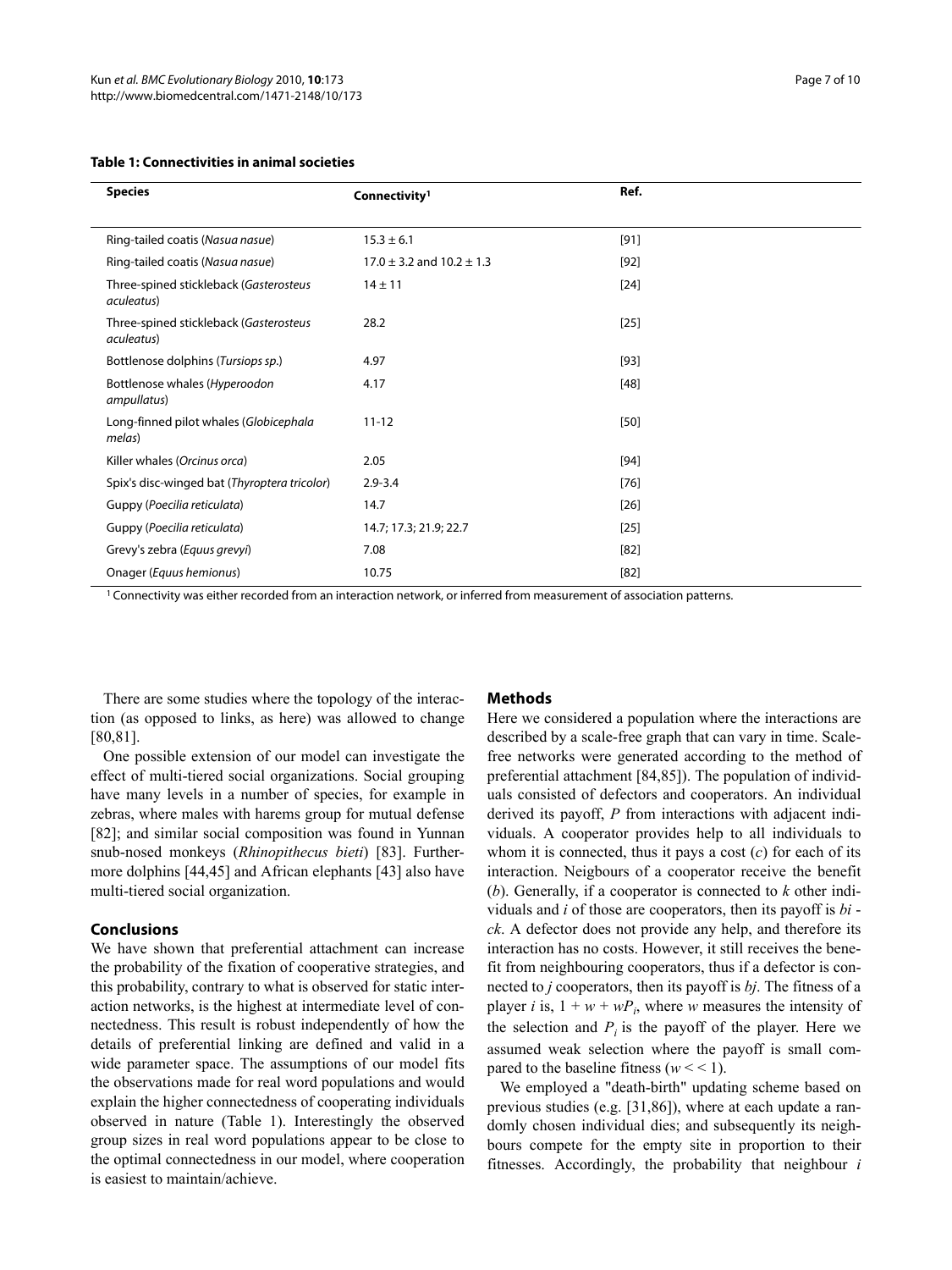occupies the emptied site is  $P_i / \sum_{j=1}^{n} P_j$  where the fitness of *ki*  $\sum_{j=1}$ 

all neighbours are summed. We note here that the success of the cooperative strategy critically depends on the applied update rule and death-birth scheme is the most beneficial update rule for the evolution of cooperation [\[19](#page-8-9)[,31](#page-8-21),[86\]](#page-9-34).

The interaction network was allowed to change in the following way. At each update we chose a node randomly. We tested each link of this node, whether they would change or not according to given probabilities, which probability is independent of the past action, and only depends on the composition of the current interaction neighbourhood. If the focal player is a cooperator and a link connects it to a defector, then the probability of changing that link is  $\omega_2$  and ω*1* otherwise. Probability ω*1* refers to the basic speed of relinking in the population, assuming that  $\omega_2 > \omega_1$  means that cooperators selectively shun links with defectors to avoid exploitation, thus ω*2* measures the probability of preferential linking. Individuals have no memory, thus a preferentially aborted connection could be relinked later by chance.

Consequently, we study the spread of a mutant strategy which cooperates and tends to avoid defectors at the same time ( $\omega_2$   $> \omega_1$ ). Thus here we assumed that only cooperators are allowed to avoid defectors with a higher probability. Alternatively we also considered the case when not only cooperators are allowed to avoid defectors with increased probability. In these simulations any individual connecting to a defector had a higher probability of relinking. This strategy is similar to the PAVLOV strategy [\[87](#page-9-35)] of "win stay, lose shift".

In order to keep the global degree distribution unchanged, we used a specific rule for relinking. The edge between the focal site and a selected neighbour was exchanged with the edge connecting the chosen site to one of its neighbours. For example, if A to B, and C to D, were connected originally, then after the update, A is connected to C, and B is connected to D. The exchange is allowed only if the new graph remains connected (i.e. there is a path from every node to every other node), and none of the new connections would connect individuals that are already connected. Because the number of edges belonging to a site never changes, the edge distribution of the graphs remain unchanged [[88-](#page-9-36)[90\]](#page-9-37).

We investigated three scenarios, which differed in the selection of the edges to be changed, that is different preferential relinking rules.

#### **(a) Random choice**

An edge between the focal site and a randomly chosen site is established. The randomly chosen site loses one of its randomly selected neighbours. This scenario implies that

the focal individual searches randomly for a new interaction partner, and the chosen new partner abandons one of its connections at random (Fig [1a](#page-2-0)).

#### **(b) Get rid of defectors**

An edge between the focal site and a randomly chosen individual is established. Both the focal individual and the randomly chosen individual lose one of their defector neighbours. If an individual does not have a defecting neighbour then a randomly chosen cooperating neighbour is lost (Fig [1b](#page-2-0)).

#### **(c) A friend of my friend is my friend**

The focal individual tries to establish a link with one of its cooperating neighbour's neighbour. First a cooperating neighbour is selected randomly (or a random individual if none of them cooperates), then one of its neighbours is selected randomly. The focal individual will establish a connection with this individual. The selected new interaction partner loses one of its defecting neighbours, if it has at least one such a neighbour, otherwise connection with a randomly selected neighbour is deleted (Fig [1](#page-2-0)c). (We note here that the linking update mechanisms used by Santos et al. [[61\]](#page-9-8) is somehow similar to our update rule (b) and (c).)

In numerical simulations, we measured the fixation probability of a single cooperator at different levels of graph dynamics (ω*2*, ω*1*), different average numbers of neighbours  $(k)$ , and variations in the benefit to cost ratio ( $b/c$ ). The initial cooperator was placed in a randomly chosen node, and individuals updated until the whole population consisted of either cooperators or defectors. For each parameter combination we have made 1000 graphs, and on each graph the simulation was repeated 1000 times. The total number of repetitions was thus one million from which we computed the average fixation probability of a single cooperator  $(\rho_c)$ . Since the fixation probability of a single neutral mutant would be 1/*N*, fixation of cooperators is supported by evolution if  $\rho_c$  > 1/*N* [[40](#page-8-26)]). For most of the simulations *N* = 100 was used, except for Fig [3,](#page-4-0) where  $N = 100$ . Different population sizes give the same qualitative results.

#### **Authors' contributions**

All authors participated in the design of the study and the writing of the manuscript. ÁK implemented the model. GB and ÁK analyzed the data. All authors read and approved the final manuscript.

#### **Acknowledgements**

Á.K. was a Lise Meitner Postdoctoral Fellow (M983-N18), and he is also grateful for the support from OTKA (D048406, NK73047). I.S. acknowledges support from the Hungarian Research Funds (TECT-OTKA NN71700).

#### **Author Details**

1Evolution and Ecology Program, International Institute for Applied Systems Analysis, Schlossplatz 1, A-2361 Laxenburg, Austria, 2Department of Plant Taxonomy and Ecology, Institute of Biology, Eötvös University, Pázmány Péter sétány 1/C, H-1117 Budapest, Hungary, <sup>3</sup>Parmenides Center for the Study of Thinking, Kirchplatz 1, D-82049 Munich/Pullach, Germany, 4Department of Plant Taxonomy and Ecology, Research Group of Ecology and Theoretical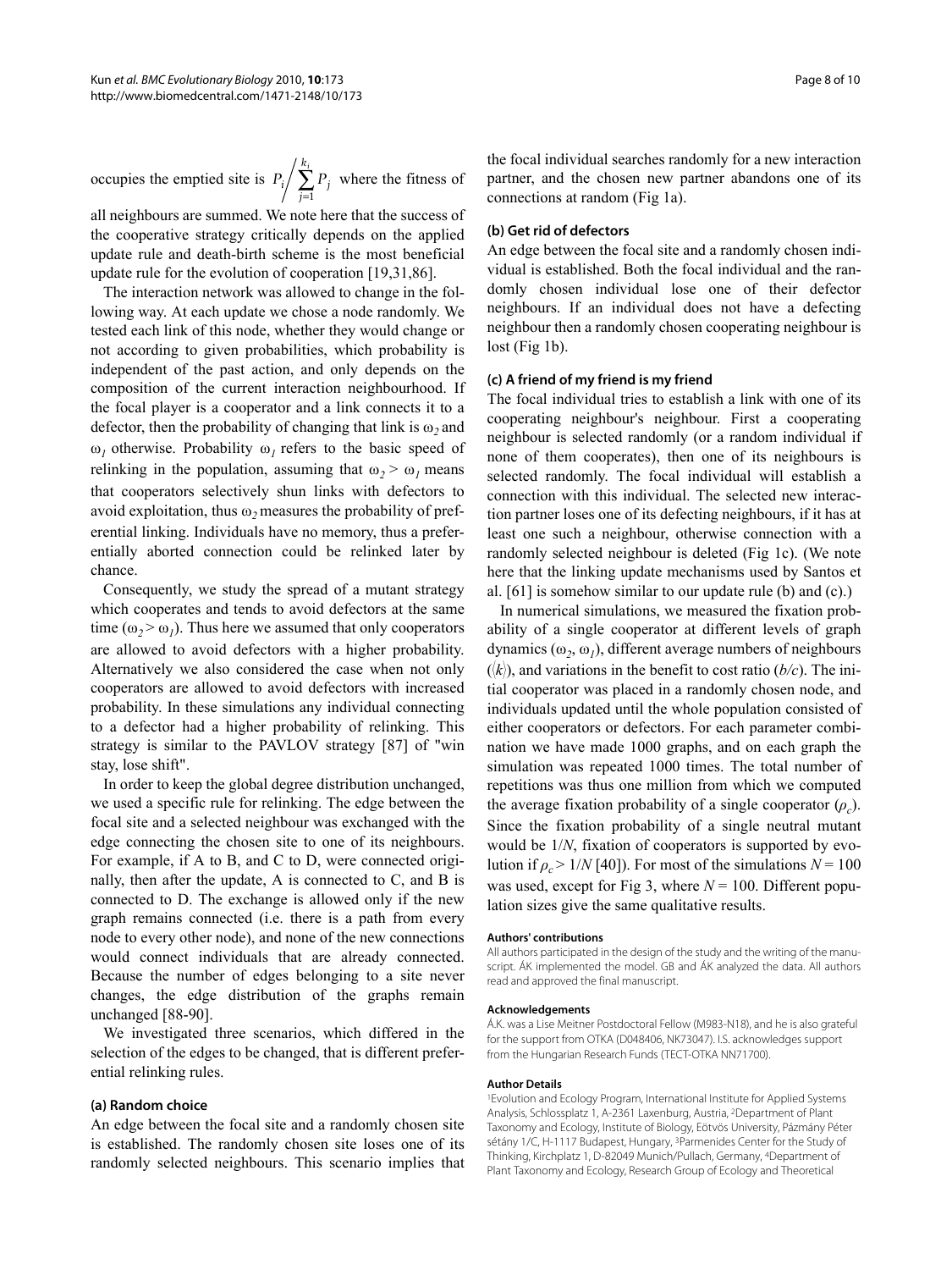Biology, Eötvös University and the Hungarian Academy of Sciences, Pázmány Péter sétány 1/C, H-1117 Budapest, Hungary and <sup>5</sup>Konrad Lorenz Institute, Adolf Lorenz Gasse 2, A-3422 Altenberg, Austria

#### Received: 20 February 2010 Accepted: 11 June 2010 Published: 11 June 2010

#### **References**

- <span id="page-8-0"></span>1. Nowak MA: Five rules for the evolution of cooperation**[.](http://www.ncbi.nlm.nih.gov/entrez/query.fcgi?cmd=Retrieve&db=PubMed&dopt=Abstract&list_uids=17158317)** Science 2006, 314:1560-1563.
- <span id="page-8-1"></span>2. Sachs JL, Mueller UG, Wilcox TP, Bull JJ: The evolution of cooperation**[.](http://www.ncbi.nlm.nih.gov/entrez/query.fcgi?cmd=Retrieve&db=PubMed&dopt=Abstract&list_uids=15232949)** Quarterly Review of Biology 2004, 79:135-160.
- <span id="page-8-2"></span>3. Maynard Smith J, Szathmáry E: The Major Transition in Evolution**.** Oxford, UK: W.H. Freeman; 1995.
- <span id="page-8-3"></span>4. West SA, Griffin AS, Gardner A: Social semantics: altruism, cooperation, mutualism, strong reciprocity and group selection**.** J Evol Biol 2007, 20:415-432.
- <span id="page-8-4"></span>Blundell GM, Ben-David M, Groves P, Bowyer RT, Geffen E: Kinship and sociality in coastal river otters: are they related? Behav Ecol 2004, 15(5):705-714.
- 6. Gompper ME, Gittleman JL, Wayne RK: Genetic relatedness, coalitions and social behaviour of white-nosed coatis, Nasua narica**.** Animal Behaviour 1996, 53(4):781-797.
- <span id="page-8-40"></span>7. Smith JE, Memenis SK, Holekamp KE: Rank-related partner choice in the fission-fusion society of the spotted hyena (Crocuta crocuta)**.** Behavioral Ecology and Sociobiology 2007, 61(5):753-765.
- 8. Langergraber KE, Mitani JC, Vigilant L: The limited impact of kinship on cooperation in wild chimpanzees**.** Proc Natl Acad Sci USA 2007.
- 9. Altmann J, Alberts SC, Haines SA, Dubachdagger J, Muruthi P, Coote T, Geffen E, Cheesman DJ, Mututua RS, Saiyalel SN, et al.: Behavior predicts genetic structure in a wild primate group**.** Proc Natl Acad Sci USA 1996, 93(12):5797-5801.
- 10. Klingel H: Social organization and reproduction in equids**.** Journal of reproduction and fertility 1975:7-11.
- 11. Packer C, Gilbert DA, Pusey AE, O'Brieni SJ: A molecular genetic analysis of kinship and cooperation in African lions**.** Nature 1991, 351:562-565.
- 12. Packer C, Pusey AE: Cooperation and competition within coalitions of male lions: kin selection or game theory? Nature 1982, 296:740-742.
- 13. Clutton-Brock TH: Breeding together: kin selection and mutualism in cooperative vertebrates**.** Science 2002, 296:69-72.
- 14. Forbes SH, Boyd DK: Genetic variation of naturally colonizing wolves in the Central Rocky Mountains**.** Cons Biol 1996, 10(4):1082-1090.
- <span id="page-8-5"></span>15. Van Horn RC, Engh AL, Scribner KT, Funk SM, Holekamp KE: Behavioural structuring of relatedness in the spotted hyena (Crocuta crocuta) suggests direct fitness benefits of clan-level cooperation**.** Molecular Ecology 2004, 13:449-158.
- <span id="page-8-6"></span>16. Trivers R: The evolution of reciprocal altruism**.** Quarterly Review of Biology 1971, 46:35-57.
- <span id="page-8-7"></span>17. Axelrod R, Hamilton WD: The evolution of cooperation**.** Science 1981, 211:1390-1396.
- <span id="page-8-8"></span>18. Nowak MA, May RM: Evolutionary games and spatial chaos**.** Nature 1992, 359:826-829.
- <span id="page-8-9"></span>19. Számadó S, Szalai F, Scheuring I: The effect of dispersal and neighbourhood in games of cooperation**.** J Theor Biol 2008, 253(2):221-227.
- <span id="page-8-10"></span>20. Lehmann L, Keller L, Sumpter DJT: The evolution of helping and harming on graphs: the return of the inclusive fitness effect**.** J Evol Biol 2009, 20(6):2284-2295.
- <span id="page-8-11"></span>21. Durell JL, Sneddon IA, O'Connell NE, Whitehead H: Do pigs form preferential associations? Applied Animal Behaviour Science 2004, 89(1-2):41-52.
- <span id="page-8-12"></span>22. Boydston EE, Kapheim KM, Szykman M, Holekamp KE: Individual variation in space use by female spotted hyenas**.** Journal of Mammalogy 2003, 84(3):1006-1018.
- <span id="page-8-13"></span>23. Lusseau D, Wilson B, Hammond PS, Grellier K, Durban JW, Parsons KM, Barton TR, Thompson PM: Quantifying the influence of sociality on population structure in bottlenose dolphins**.** J Anim Ecol 2006, 75(1):14-24.
- <span id="page-8-14"></span>24. Ward AJ, Botham MS, Hoare DJ, James R, Broom M, Godin JG, Krause J: Association patterns and shoal fidelity in the three-spined stickleback**.** Proc Roy Soc Lond B 2002, 269(1508):2451-2455.
- <span id="page-8-15"></span>25. Croft DP, James R, Ward AJW, Botham MS, Mawdley D, Krause J: Assortative interactions and social networks in fish**.** Oecologia 2005, 143(2):211-219.
- <span id="page-8-16"></span>26. Croft DP, Krause J, James R: Social networks in the guppy (Poecilia reticulata)**.** Proc R Soc London Ser B 2004, 271(Suppl. 6):S516-S519.
- <span id="page-8-17"></span>27. Smith R: Instant messaging as a scale-free network**.** 2002. arXiv:condmat/0206378v0206372 [cond-mat.stat-mech]
- <span id="page-8-18"></span>28. Ebel H, Mielsch L-I, Bornholdt S: Scale-free topology of e-mail networks**.** Phys Rev E 2002, 66:035103(R).
- <span id="page-8-19"></span>29. Barabási A-L, Jeong H, Neda Z, Ravasz E, Schubert A, Vicsek T: Evolution of the social network of scientific collaborations**.** Physica A 2002, 311(3):590-614.
- <span id="page-8-20"></span>30. Newman MEJ: The structure of scientific collaboration networks**.** Proc Natl Acad Sci USA 2001, 98(2):404-409.
- <span id="page-8-21"></span>31. Ohtsuki H, Hauert C, Lieberman E, Nowak MA: A simple rule for the evolution of cooperation on graphs and social networks**[.](http://www.ncbi.nlm.nih.gov/entrez/query.fcgi?cmd=Retrieve&db=PubMed&dopt=Abstract&list_uids=16724065)** Nature 2006, 441:502-505.
- <span id="page-8-22"></span>32. Santos FC, Pacheco JM: Scale-free networks provide a unifying framework for the emergence of cooperation**.** Physical Review Letters 2005, 95:098104.
- <span id="page-8-28"></span>33. Santos FC, Pacheco JM, Lenaerts T: Evolutionary dynamics of social dilemmas in structured heterogeneous populations**.** Proc Natl Acad Sci USA 2006, 103:3490-3494.
- 34. Broom M, Rychtár J: An analysis of the fixation probability of a mutant on special classes of non-directed graphs**.** Proc Roy Soc Lond B 2008, 464(2098):2609-2627.
- <span id="page-8-29"></span>35. Broom M, Hadjichrysanthou C, Rychtár J: Evolutionary games on graphs and the speed of the evolutionary process**.** Proc Roy Soc Lond B 2010, 466(2117):1327-1346.
- <span id="page-8-23"></span>36. Broom M, Rychtár J, Stadler B: Evolutionary dynamics on small-order graphs**.** Journal of Interdisciplinary Mathematics 2009, 12:129-140.
- <span id="page-8-24"></span>37. Szolnoki A, Perc M, Danku Z: Towards effective payoffs in the prisoner's dilemma game on scale-free networks**.** Physica A 2008, 387:2075-2082.
- 38. Santos FC, Pacheco JM: A new route to the evolution of cooperation**.** J Evol Biol 2006, 19(3):726-733.
- <span id="page-8-25"></span>39. Weber S, Porto M: Efficiency based strategy spreading in the prisoner's dilemma game**.** The European Physical Journal B 2009, 69(4):599-603.
- <span id="page-8-26"></span>40. Taylor C, Fudenberg D, Sasaki A, Nowak MA: Evolutionary game dynamics in finite populations**.** Bull Math Biol 2004, 66:1621-1644.
- <span id="page-8-27"></span>41. Taylor PD, Day T, Wild G: Evolution of cooperation in a finite homogeneous graph**.** Nature 2007, 447:469-472.
- <span id="page-8-30"></span>42. Couzin ID: Behavioral ecology: Social organization in fission-fusion societies**.** Curr Biol 1996, 16(5):R169-R171.
- <span id="page-8-31"></span>43. Wittemeyer G, Douglas-Hamilton I, Getz WM: The socioecology of elephants: analysis of the processes creating multitiered social structures**.** Animal behaviour 2005, 69(6):1357-1371.
- <span id="page-8-32"></span>44. Connor RC: Dolphin social intelligence: complex alliance relationships in bottlenose dolphins and a consideration of selective environments for extreme brain size evolution in mammals**.** Philosophical Transaction of the Royal Society of London 2007, 362(1480):587-602.
- <span id="page-8-33"></span>45. Connor RC, Heithaus MR, Barre LM: Superalliance of bottlenose dolphins**.** Nature 1999, 397:571-572.
- <span id="page-8-34"></span>46. Holekamp KE, Cooper SM, Katona CI, Berry NA, Frank LG, Smale L: Patterns of association among female spotted hyenas (Crocuta crocuta)**.** Journal of Mammalogy 1997, 78(1):55-64.
- <span id="page-8-35"></span>47. Lehmann J, Korstjens AH, Dunbar RIM: Fission-fusion social systems as a strategy for coping with ecological constraints: a primate case**.** Evol Ecol 2007, 21:613-634.
- <span id="page-8-36"></span>48. Gowans S, Whitehead H, Hooker SK: Social organization in northern bottlenose whales, Hyperoodon ampullatus: not driven by deep-water foraging? Animal behaviour 2001, 62:369-377.
- <span id="page-8-37"></span>49. Ramos-Fernández G: Vocal communication in a fission-fusion society: Do spider monkeys stay in touch with close associates? International Journal of Primatology 2005, 26(5):1077-1092.
- <span id="page-8-38"></span>50. Ottensmeyer CA, Whitehead H: Behavioural evidence for social units in long-finned pilot whales**.** Canadian J Zoology 2003, 81(8):1327-1338.
- 51. Daniel TA, Chiaradia A, Logan M, Quinn GP, Reina RD: Synchronized group association in little penguins, Eudyptula minor**.** Animal behaviour 2007, 74:1241-1248.
- <span id="page-8-39"></span>52. Kasper C, Voelkl B: A social network analysis of primate groups**.** Primates 2009, 50:343-356.